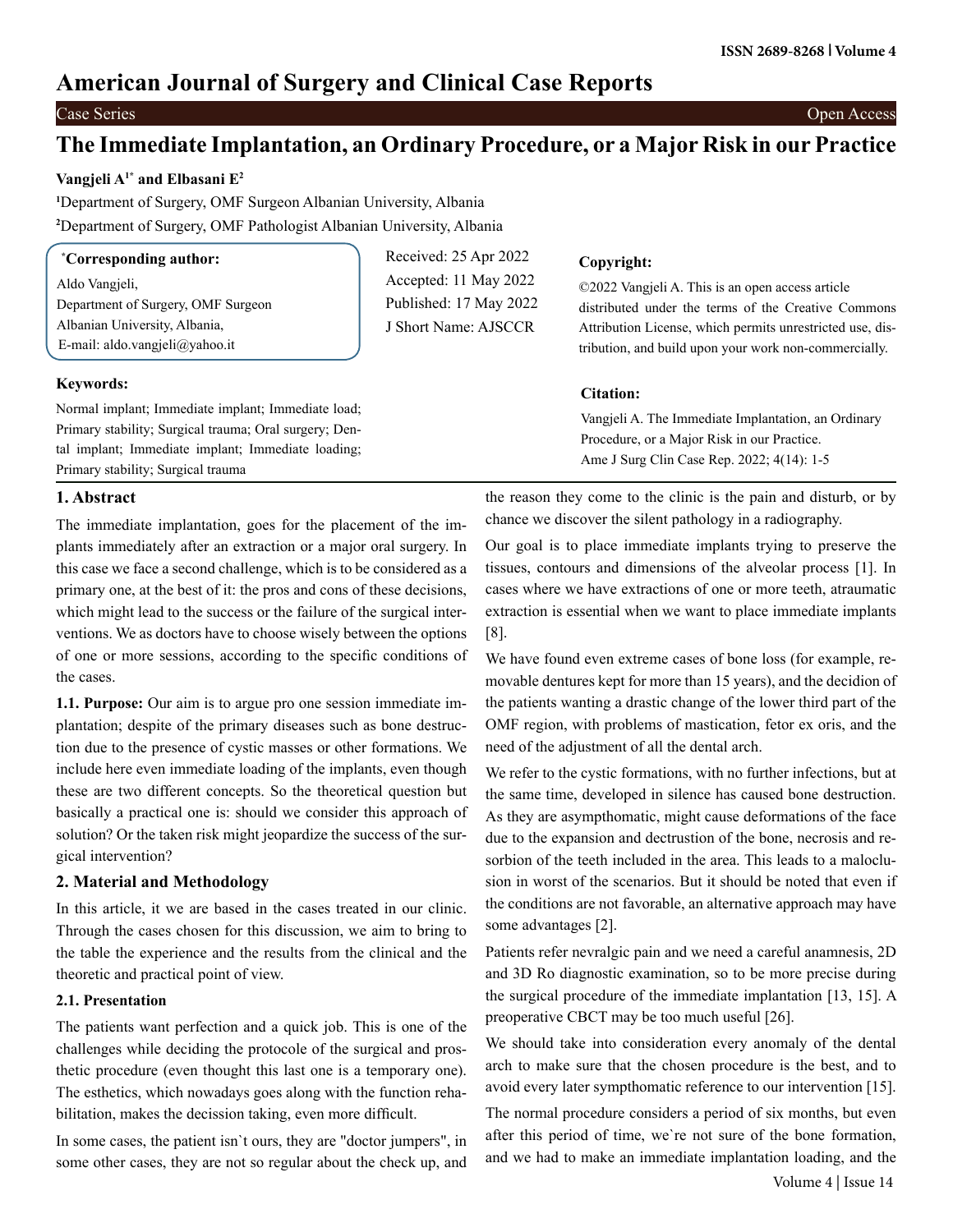#### ajsccr.org 2

regenerations seems to take a longer time. Nowadays, enriched plasma is widely implemented, giving us greater success opportunities [21]. What`s more important, is to ensure long-term implant sustainability through successful bone regeneration and with as few complications and surgical stages as possible.

#### **2.2. Clinical Cases**

Patient K.M, 60, male, comes to our clinic after an edema of the 'Fossa Caninae dextra' region, previously treated by his doctor. Graphics and clinical appearance (Figure 1a, b) show not only 11 fracture but also chronic inflammation in the periapical area.

The patient refuses to stay without teeth.

As a possible option is partial mini-prosthetics after tooth extraction with or without immediate implant placement.

In our opinion, any manipulation without immediate placement of the implant would give atrophic resorption with aesthetic impact which would require not only a lot of time to fix but without discussion some interventions (figure 2c). Even the method or technique of removing the the tooth is very important in such cases 6, 10, 11.

We have decided for 'Immediate post-extractive implant with immediate load'.

After opening the mucosal-periosteal limb, tooth extraction and bone cleaning, damage to the cortical part of the alveolar process is evident (Figure 2d).

In our case the valid 'Sticky bone' was definitely used not only to replace the lost bone 24 (Figure 3e). It is also worth noting that the different models of implants affect the biomechanics of the environment where the immediate implant is placed [21]. In our cases the 'BioniQ Lasak Implant System' has been used.

The implant was placed, ensuring the primary stability, which is very important for the well-being of the work [20]. The suprastructure was placed directly and then the wound was closed for a maximum of 72 hours. The patient has been in a follow up procedure.



**Figure 1:** Chronic inflammation in the periapical area



**Figure 2:** Removing of tooth



**Figure 3:** BioniQ Lasak Implant System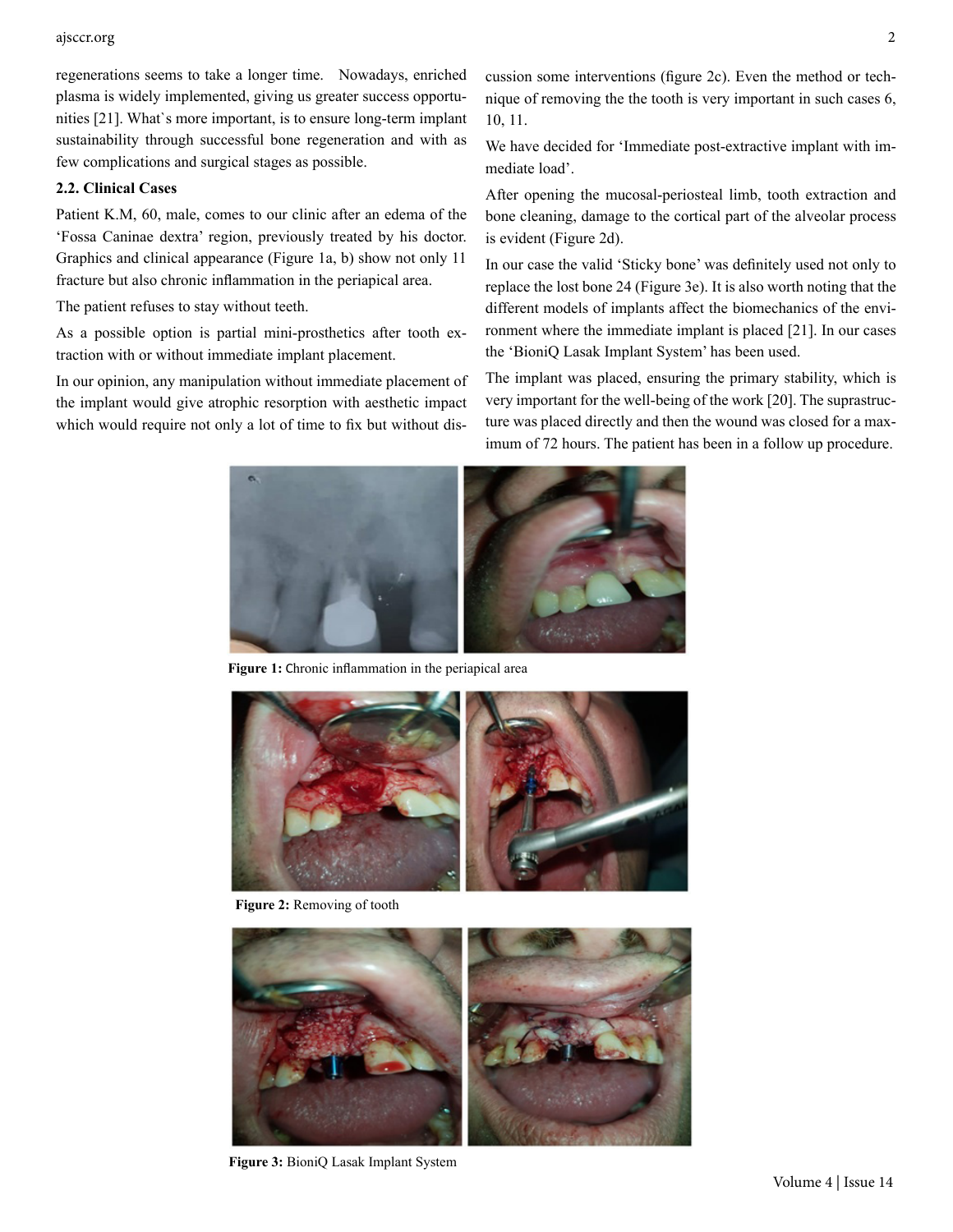ajsccr.org 3

### **3. Case 2**

Patient K.B 28 years old, female, come to our clinic with problems in the region [25, 26],

We diagnosed a fractured prosthetics, and so is even the 26, while the panoramic graph (figure 4) shows problems of a destructive nature in this region. The indisputable demand of the patient was the immediate placement of the teeth.

The intervention proposed by us was: 'Immediate placement of implants with immediate load' (figure 5).

After the opening of the mucosal-periosteal limb, the destruction of the alveolar process in the 26th region is distinguished, making it difficult not only for the immediate load but also for the placement of the implant.

However, implants were placed and the wound was closed 'per primum' (figure 6).

After 72 hours, the placement of the temporary teeth is completed (figure 7). The patient's condition is good. The case is being followed up.



**Figure 4:** Panoramic graph



**Figure 5: P**lacement of implants with immediate load'



Figure 6: Wound was closed 'per primum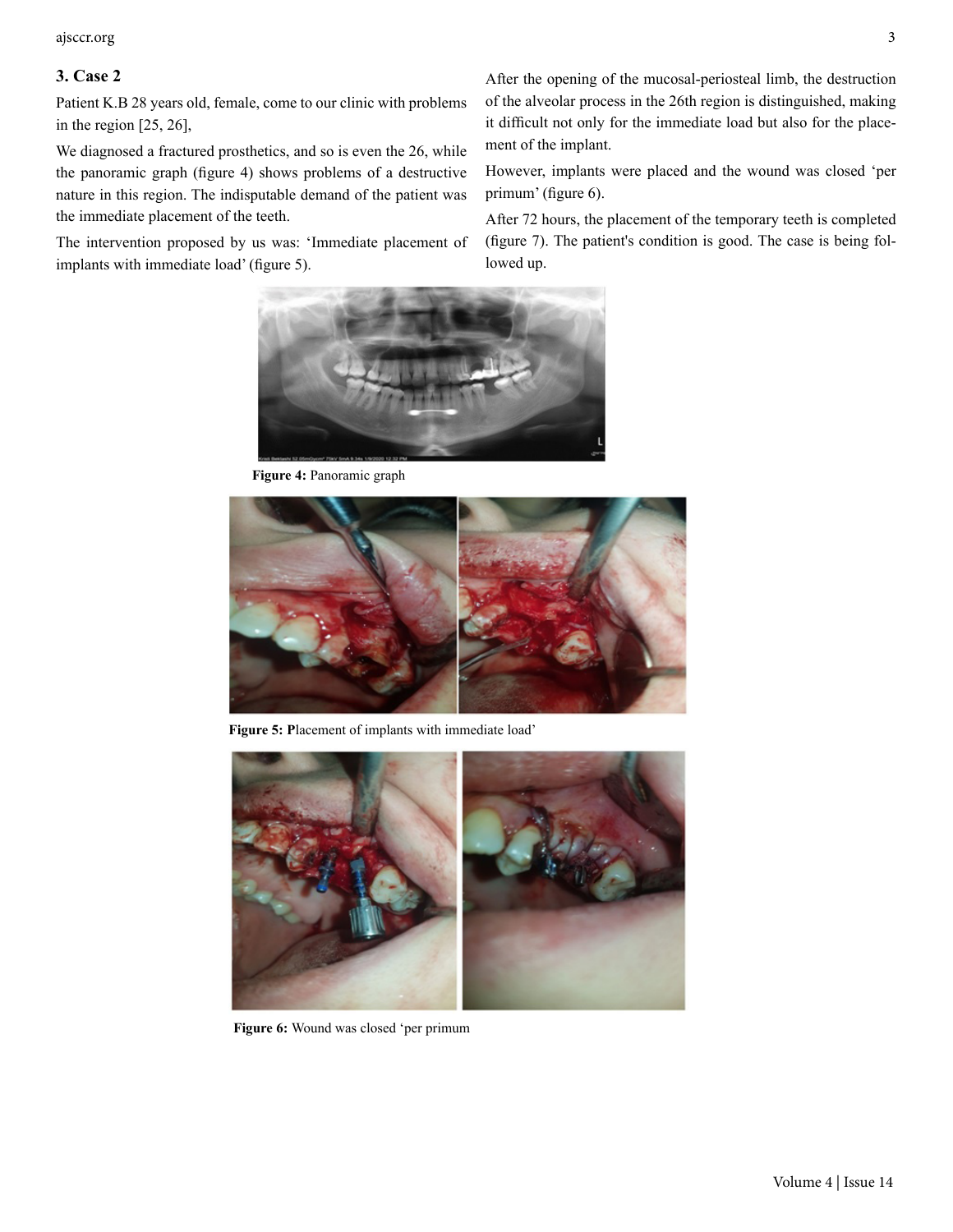

**Figure 7:** Placement of the temporary teeth

#### **4. Discussion**

The cases of cystic pathology in the oral region in patients who need implant surgery are a panorama of the same operating field so it is very difficult to separate them. However, the standards of intervention in each of them remain unchanged. The particular is in the placement of the implant or implants in the first stage where very good primary fixation and stability must be provided, as this stability can only be improved by placing the bone graft with or without the use of A.PRF, but in there is no way they can ensure this consistency.

Black and Kent emphasize that immediate implantation has many advantages over normal, because according to them, this method is less traumatic, the direction of implant placement is better, having the root axis, the loss of time is less, the pacement of the implant id deeper.

The authors Pecara, Asmau gives us data that the success of the immediate implant in five years is 94.1%, and there are even authors who think that the immediate implant is better than the normal implant.

Failure according to surgeon Gelb accounts for about 2-7% of cases with immediate implantation.

#### **5. Results**

The decision to continue the implantation process in cases of cystic pathology may also be actively decided during the surgical intervention, but it is advisable that this intervention be considered primary by the physician at the time of planning the intervention. Patient blood processing, differentiation of enriched elements regardless of their spin time and labeling is a very positive factor that gives us a high success rate, so its application as a standard procedure is one more reason to stick to the idea of a single intervention.

#### **6. Conclusion**

Immediate implantation presents some significant advantages but which rely absolutely on the professionalism of the physician. 15- 25% loss in width and 2-4 mm in height of jaw bone, partially used tooth axis, reduces healing time but can also add to reduced patient cost.

#### **References**

- 1. [Capelli M, Testori T, Galli F, Zuffetti F, Motroni A, Weinstein R, et](https://pubmed.ncbi.nlm.nih.gov/23472878/) [al. Implant–Buccal Plate Distance as DiagnosticParameter: A Pro](https://pubmed.ncbi.nlm.nih.gov/23472878/)[spective Cohort Study on Implant Placement in Fresh Extraction](https://pubmed.ncbi.nlm.nih.gov/23472878/) [Sockets. Journal of Periodontology. 2013; 84: 1768-74.](https://pubmed.ncbi.nlm.nih.gov/23472878/)
- 2. [Chen ST, Wilson TG Jr, Hämmerle CH. Immediate or early place](https://pubmed.ncbi.nlm.nih.gov/15635942/)[ment of implants following tooth extraction: review of biologic](https://pubmed.ncbi.nlm.nih.gov/15635942/) [basis, clinical procedures, and outcomes. Int J Oral Maxillofac Im](https://pubmed.ncbi.nlm.nih.gov/15635942/)[plants. 2004; 19 Suppl: 12–25.](https://pubmed.ncbi.nlm.nih.gov/15635942/)
- 3. [Cosyn J, Sabzevar MM, De Bruyn H. Predictors of inter-proximal](https://pubmed.ncbi.nlm.nih.gov/22780557/)  [and midfacial recession following single implant treatment in the](https://pubmed.ncbi.nlm.nih.gov/22780557/) [anterior maxilla: a multivariate analysis. J Clin Periodontol. 2012;](https://pubmed.ncbi.nlm.nih.gov/22780557/) [39: 895-903](https://pubmed.ncbi.nlm.nih.gov/22780557/)
- 4. [Marconcini S, Barone A, Gelpi F, Briguglio F, Covani U. Immediate](https://pubmed.ncbi.nlm.nih.gov/22509756/) [Implant Placement in Infected Sites: A Case Series Journal of Peri](https://pubmed.ncbi.nlm.nih.gov/22509756/)[odontology. 2013; 84: 196-202](https://pubmed.ncbi.nlm.nih.gov/22509756/)
- 5. [Tarnow D, Chu SJ, Salama MA, Stappert CFJ, Salama H, Garber](https://pubmed.ncbi.nlm.nih.gov/24804283/) [DA, et al. Flapless postextraction socket implant plaement in the](https://pubmed.ncbi.nlm.nih.gov/24804283/) [esthetic zone: part 1. The effect of bone frafting and/or provisional](https://pubmed.ncbi.nlm.nih.gov/24804283/) [restoration on the facial-palatal ridge dimensional change--A Retro](https://pubmed.ncbi.nlm.nih.gov/24804283/)[spective cohort study. 2014; 34\(3\): 323-31.](https://pubmed.ncbi.nlm.nih.gov/24804283/)
- 6. [Norton MR. The influence of insertion torque on the survival of im](https://pubmed.ncbi.nlm.nih.gov/22167441/)[mediately placed and restored single-tooth implants. Int J OralMax](https://pubmed.ncbi.nlm.nih.gov/22167441/)[illofac Implants. 2011; 26\(6\): 1333-43.](https://pubmed.ncbi.nlm.nih.gov/22167441/)
- 7. [Juodzbalys G, Wang HL. Socket morphology-based treatment for](https://pubmed.ncbi.nlm.nih.gov/20862411/)  [implant esthetics: a pilot study. Int J Oral Maxillofac Implants. 2010;](https://pubmed.ncbi.nlm.nih.gov/20862411/) [25\(5\): 970-8.](https://pubmed.ncbi.nlm.nih.gov/20862411/)
- 8. [Blus C, Szmukler-Moncler S. Atraumatic Tooth Extraction and Im](https://pubmed.ncbi.nlm.nih.gov/20664837/)[mediate Implant Placement with Piezosurgery: Evaluation of 40](https://pubmed.ncbi.nlm.nih.gov/20664837/) [sites after at least 1 year of loading. Int J Periodontics Restorative](https://pubmed.ncbi.nlm.nih.gov/20664837/)  [Dent. 2010; 30: 355-63.](https://pubmed.ncbi.nlm.nih.gov/20664837/)
- 9. [Covani U, Cornelini R, Barone A. Buccal bone augmentation around](https://pubmed.ncbi.nlm.nih.gov/19014153/) [implants with and without flap elevation: a modified approach. Int J](https://pubmed.ncbi.nlm.nih.gov/19014153/)  [Oral Maxillofac Implants. 2008; 23: 841-6.](https://pubmed.ncbi.nlm.nih.gov/19014153/)
- 10. [Hämmerle CH, Chen ST, Wilson TG Jr. Consensus statements and](https://pubmed.ncbi.nlm.nih.gov/15635943/) [recommended clinical procedures regarding the placement of im](https://pubmed.ncbi.nlm.nih.gov/15635943/)[plants in extraction sockets. Int J Oral Maxillofac Implants. 2004;](https://pubmed.ncbi.nlm.nih.gov/15635943/)